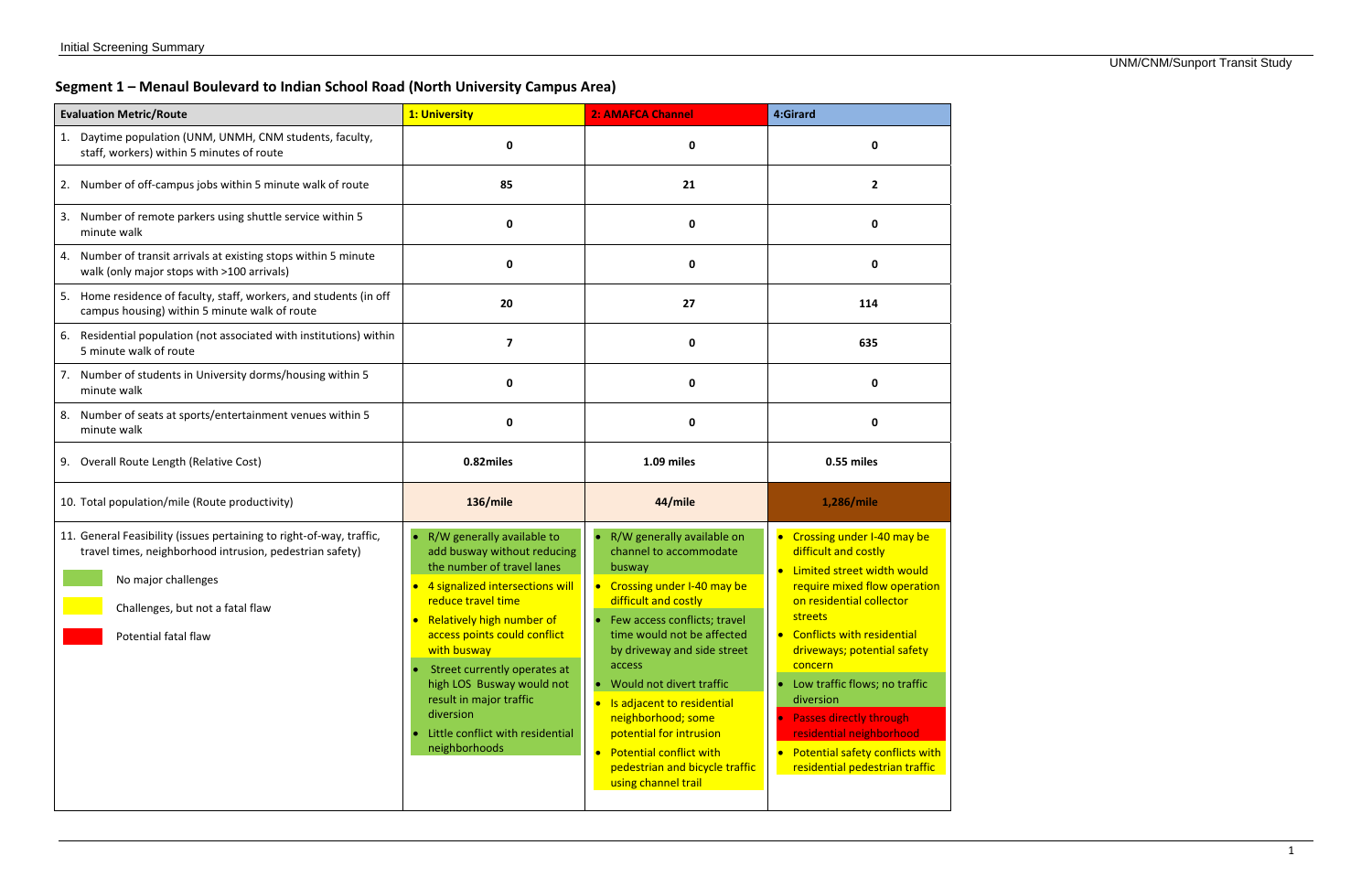#### **Segment 2 – Indian School Road to Lomas Boulevard**

| <b>Evaluation Metric/Route</b>                                                                                                                                                                                      | 1: University                                                                                                                                                                                                                                                                                                                                                      | 2: AMAFCA Channel                                                                                                                                                                                                                                                                                       | 3: University/Tucker                                                                                                                                                                                                                                                                                                                                                          | 4: University/Lomas                                                                                                                                                                                                                                                                                                      | 5: University/Lomas/Yale                                                                                                                                                                                                                                                                                                 | <b>6: Girard</b>                                                                                                                                                                                                                                                                                                          |
|---------------------------------------------------------------------------------------------------------------------------------------------------------------------------------------------------------------------|--------------------------------------------------------------------------------------------------------------------------------------------------------------------------------------------------------------------------------------------------------------------------------------------------------------------------------------------------------------------|---------------------------------------------------------------------------------------------------------------------------------------------------------------------------------------------------------------------------------------------------------------------------------------------------------|-------------------------------------------------------------------------------------------------------------------------------------------------------------------------------------------------------------------------------------------------------------------------------------------------------------------------------------------------------------------------------|--------------------------------------------------------------------------------------------------------------------------------------------------------------------------------------------------------------------------------------------------------------------------------------------------------------------------|--------------------------------------------------------------------------------------------------------------------------------------------------------------------------------------------------------------------------------------------------------------------------------------------------------------------------|---------------------------------------------------------------------------------------------------------------------------------------------------------------------------------------------------------------------------------------------------------------------------------------------------------------------------|
| Daytime population (UNM, UNMH, CNM students, faculty,<br>staff, workers) within 5 minutes of route                                                                                                                  | 632                                                                                                                                                                                                                                                                                                                                                                | 721                                                                                                                                                                                                                                                                                                     | 3,469                                                                                                                                                                                                                                                                                                                                                                         | 5,029                                                                                                                                                                                                                                                                                                                    | 764                                                                                                                                                                                                                                                                                                                      | 257                                                                                                                                                                                                                                                                                                                       |
| 2. Number of off-campus jobs within 5 minute walk of route                                                                                                                                                          | 508                                                                                                                                                                                                                                                                                                                                                                | 431                                                                                                                                                                                                                                                                                                     | 508                                                                                                                                                                                                                                                                                                                                                                           | 1,013                                                                                                                                                                                                                                                                                                                    | 508                                                                                                                                                                                                                                                                                                                      | 496                                                                                                                                                                                                                                                                                                                       |
| Number of remote parkers using shuttle service within 5<br>minute walk                                                                                                                                              | 969                                                                                                                                                                                                                                                                                                                                                                | 2,128                                                                                                                                                                                                                                                                                                   | 969                                                                                                                                                                                                                                                                                                                                                                           | 969                                                                                                                                                                                                                                                                                                                      | 969                                                                                                                                                                                                                                                                                                                      | $\Omega$                                                                                                                                                                                                                                                                                                                  |
| Number of transit arrivals at existing stops within 5 minute<br>walk (only major stops with >100 arrivals)                                                                                                          | $\mathbf{0}$                                                                                                                                                                                                                                                                                                                                                       | $\mathbf 0$                                                                                                                                                                                                                                                                                             | 854                                                                                                                                                                                                                                                                                                                                                                           | 854                                                                                                                                                                                                                                                                                                                      | $\Omega$                                                                                                                                                                                                                                                                                                                 | 284                                                                                                                                                                                                                                                                                                                       |
| Home residence of faculty, staff, workers, and students (in off<br>campus housing) within 5 minute walk of route                                                                                                    | 21                                                                                                                                                                                                                                                                                                                                                                 | 21                                                                                                                                                                                                                                                                                                      | 21                                                                                                                                                                                                                                                                                                                                                                            | 36                                                                                                                                                                                                                                                                                                                       | 21                                                                                                                                                                                                                                                                                                                       | 170                                                                                                                                                                                                                                                                                                                       |
| 6. Residential population (not associated with institutions) within<br>5 minute walk of route                                                                                                                       | 0                                                                                                                                                                                                                                                                                                                                                                  | $\mathbf 0$                                                                                                                                                                                                                                                                                             | $\mathbf 0$                                                                                                                                                                                                                                                                                                                                                                   | 69                                                                                                                                                                                                                                                                                                                       | $\Omega$                                                                                                                                                                                                                                                                                                                 | 1,492                                                                                                                                                                                                                                                                                                                     |
| Number of students in University dorms/housing within 5<br>minute walk                                                                                                                                              | 0                                                                                                                                                                                                                                                                                                                                                                  | $\mathbf 0$                                                                                                                                                                                                                                                                                             | $\mathbf 0$                                                                                                                                                                                                                                                                                                                                                                   | $\Omega$                                                                                                                                                                                                                                                                                                                 | 0                                                                                                                                                                                                                                                                                                                        | 0                                                                                                                                                                                                                                                                                                                         |
| 8. Number of seats at sports/entertainment venues within 5<br>minute walk                                                                                                                                           | $\mathbf 0$                                                                                                                                                                                                                                                                                                                                                        | $\bf{0}$                                                                                                                                                                                                                                                                                                | $\mathbf 0$                                                                                                                                                                                                                                                                                                                                                                   | 0                                                                                                                                                                                                                                                                                                                        | 0                                                                                                                                                                                                                                                                                                                        | 0                                                                                                                                                                                                                                                                                                                         |
| 9. Overall Route Length (Relative Cost)                                                                                                                                                                             | 0.61 miles                                                                                                                                                                                                                                                                                                                                                         | 1.2 miles                                                                                                                                                                                                                                                                                               | 0.84 miles                                                                                                                                                                                                                                                                                                                                                                    | 1.35 miles                                                                                                                                                                                                                                                                                                               | 0.83 miles                                                                                                                                                                                                                                                                                                               | 1.0 miles                                                                                                                                                                                                                                                                                                                 |
| 10. Total population/mile                                                                                                                                                                                           | 3,462/mile                                                                                                                                                                                                                                                                                                                                                         | 2,819/mile                                                                                                                                                                                                                                                                                              | 6,889/mile                                                                                                                                                                                                                                                                                                                                                                    | 5,905/mile                                                                                                                                                                                                                                                                                                               | 2,740/mile                                                                                                                                                                                                                                                                                                               | 2,870/mile                                                                                                                                                                                                                                                                                                                |
| 11. General Feasibility (issues pertaining to right-of-way, traffic,<br>travel times, neighborhood intrusion, pedestrian safety)<br>No major challenges<br>Challenges, but not a fatal flaw<br>Potential fatal flaw | R/W generally<br>available to add<br>busway without<br>reducing the number<br>of travel lanes<br>• Few signalized<br>intersections; little<br>impact to travel time<br>Moderate number of<br>access points;<br>potential conflicts<br>with busway<br>Busway would not<br>result in major traffic<br>diversion<br>No conflicts with<br>residential<br>neighborhoods | $\bullet$ R/W generally<br>available on channel<br>to accommodate<br>busway<br>Mixed flow on Tucker<br>• Few access conflicts;<br>travel time would not<br>be affected by<br>driveway and side<br>street access<br>• Would not divert<br>traffic<br>• No conflicts with<br>residential<br>neighborhoods | R/W generally<br>available to add<br>busway without<br>reducing the number<br>of travel lanes<br>• Mixed flow on Tucker<br>• Few signalized<br>intersections; little<br>impact to travel time<br>Moderate number of<br>access points;<br>potential conflicts<br>with busway<br>Busway would not<br>result in major traffic<br>diversion<br>No conflicts with<br>neighborhoods | • R/W available on<br>University<br>• Lane takes or mixed<br>flow on Lomas<br>• Moderate number of<br>access conflicts<br>. Intersections would<br>slow travel times<br>• Lane takes on Lomas<br>would divert some<br>traffic or slow bus travel<br>if mixed flow<br>• No conflicts with<br>residential<br>neighborhoods | • R/W available on<br>University<br>• Lane takes or mixed<br>flow on Lomas<br>• Moderate number of<br>access conflicts<br>· Intersections would<br>slow travel times<br>• Lane takes on Lomas<br>would divert some<br>traffic or slow bus travel<br>if mixed flow<br>• No conflicts with<br>residential<br>neighborhoods | • Limited r/w would<br>require mixed flow<br>travel<br>• Very high number of<br>access conflicts:<br>potential safety<br>conflicts and slower<br>travel time<br>• Little impact to traffic<br>operations<br>• Passes through<br>residential<br>neighborhood<br>• Potential safety<br>conflicts with<br>pedestrian traffic |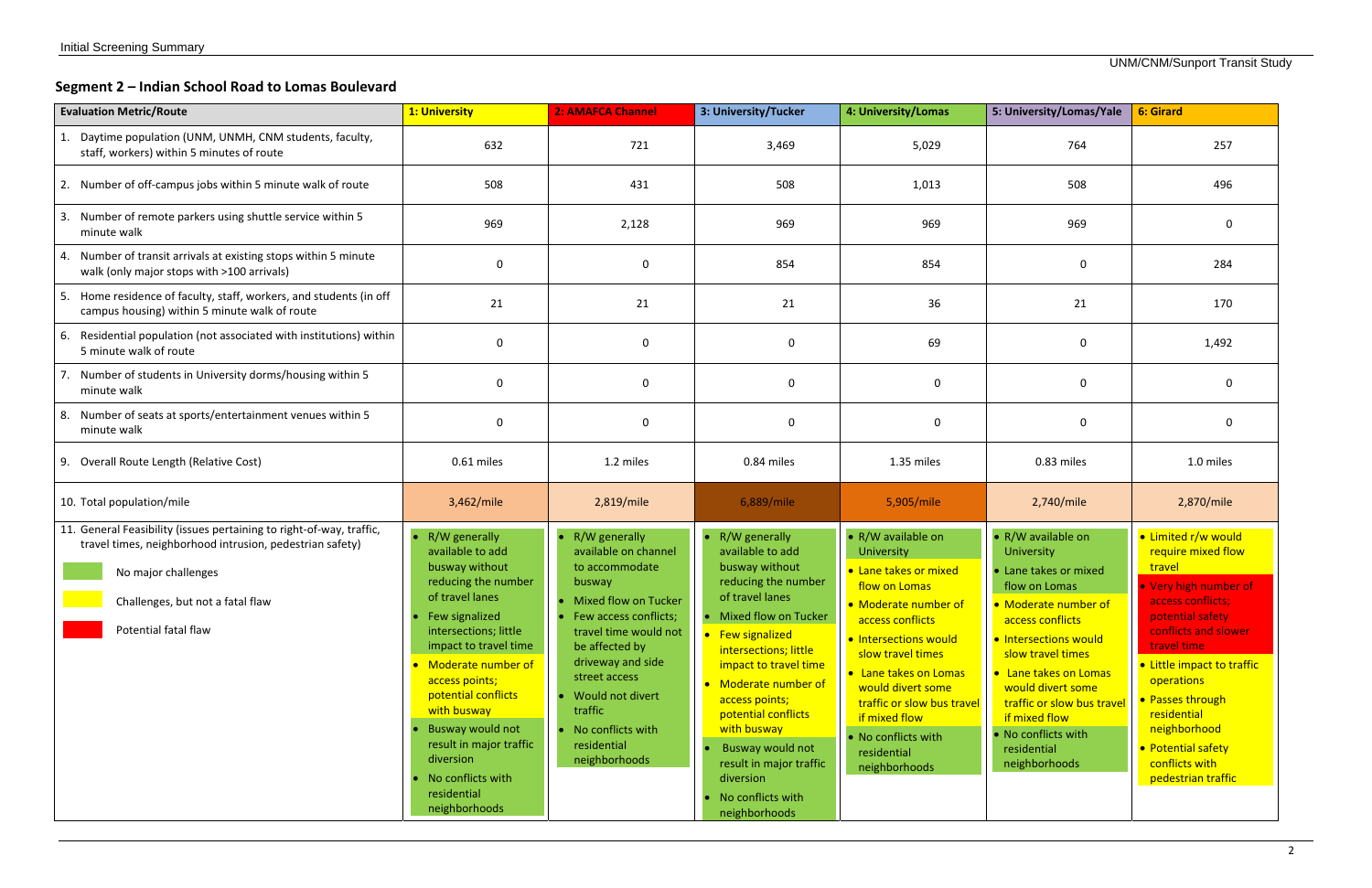# **Segment 3 – Lomas Boulevard to Central Avenue (Main Campus)**

| <b>Evaluation Metric/Route</b>                                                                                                                                                                                      | 1: University                                                                                                                                                                                                                                                                                                                                                                                    | 2: Yale/Redondo                                                                                                                                                                                     | 3: Lomas/Girard/Central                                                                                                                                                                                                                                                                                        | 4: Lomas/Yale                                                                                                                                                                                                                                                                                            | 5: University/W. Redondo 6: Girard                                                                                                                                                                                                                                                                                                                             |                                                                                                                                                                                                                                                               |
|---------------------------------------------------------------------------------------------------------------------------------------------------------------------------------------------------------------------|--------------------------------------------------------------------------------------------------------------------------------------------------------------------------------------------------------------------------------------------------------------------------------------------------------------------------------------------------------------------------------------------------|-----------------------------------------------------------------------------------------------------------------------------------------------------------------------------------------------------|----------------------------------------------------------------------------------------------------------------------------------------------------------------------------------------------------------------------------------------------------------------------------------------------------------------|----------------------------------------------------------------------------------------------------------------------------------------------------------------------------------------------------------------------------------------------------------------------------------------------------------|----------------------------------------------------------------------------------------------------------------------------------------------------------------------------------------------------------------------------------------------------------------------------------------------------------------------------------------------------------------|---------------------------------------------------------------------------------------------------------------------------------------------------------------------------------------------------------------------------------------------------------------|
| 1. Daytime population (UNM, UNMH, CNM students, faculty,<br>staff, workers) within 5 minutes of route                                                                                                               | 4,716                                                                                                                                                                                                                                                                                                                                                                                            | 28,472                                                                                                                                                                                              | 15,414                                                                                                                                                                                                                                                                                                         | 29,669<br>16,470                                                                                                                                                                                                                                                                                         |                                                                                                                                                                                                                                                                                                                                                                | 102                                                                                                                                                                                                                                                           |
| 2. Number of off-campus jobs within 5 minute walk of route                                                                                                                                                          | 182                                                                                                                                                                                                                                                                                                                                                                                              | 88                                                                                                                                                                                                  | 244                                                                                                                                                                                                                                                                                                            | 77                                                                                                                                                                                                                                                                                                       | 139                                                                                                                                                                                                                                                                                                                                                            | 189                                                                                                                                                                                                                                                           |
| 3. Number of remote parkers using shuttle service within 5<br>minute walk                                                                                                                                           | 532                                                                                                                                                                                                                                                                                                                                                                                              | 1,283                                                                                                                                                                                               | 1,066                                                                                                                                                                                                                                                                                                          | 1,281                                                                                                                                                                                                                                                                                                    | 532                                                                                                                                                                                                                                                                                                                                                            | 0                                                                                                                                                                                                                                                             |
| 4. Number of transit arrivals at existing stops within 5 minute<br>walk (only major stops with >100 arrivals)                                                                                                       | 1,960                                                                                                                                                                                                                                                                                                                                                                                            | 1,943                                                                                                                                                                                               | 1,943                                                                                                                                                                                                                                                                                                          | 2,618                                                                                                                                                                                                                                                                                                    | 1,960                                                                                                                                                                                                                                                                                                                                                          | 200                                                                                                                                                                                                                                                           |
| 5. Home residence of faculty, staff, workers, and students (in off<br>campus housing) within 5 minute walk of route                                                                                                 | 169                                                                                                                                                                                                                                                                                                                                                                                              | 243                                                                                                                                                                                                 | 293                                                                                                                                                                                                                                                                                                            | 47                                                                                                                                                                                                                                                                                                       | 88                                                                                                                                                                                                                                                                                                                                                             | 102                                                                                                                                                                                                                                                           |
| 6. Residential population (not associated with institutions) within<br>5 minute walk of route                                                                                                                       | 2,033                                                                                                                                                                                                                                                                                                                                                                                            | 1,562                                                                                                                                                                                               | 460                                                                                                                                                                                                                                                                                                            | 1,492                                                                                                                                                                                                                                                                                                    | 1,799                                                                                                                                                                                                                                                                                                                                                          | 311                                                                                                                                                                                                                                                           |
| 7. Number of students in University dorms/housing within 5<br>minute walk                                                                                                                                           | $\overline{0}$                                                                                                                                                                                                                                                                                                                                                                                   | 3,288                                                                                                                                                                                               | 993                                                                                                                                                                                                                                                                                                            | $\mathbf 0$<br>$\mathbf 0$                                                                                                                                                                                                                                                                               |                                                                                                                                                                                                                                                                                                                                                                | 993                                                                                                                                                                                                                                                           |
| 8. Number of seats at sports/entertainment venues within 5<br>minute walk                                                                                                                                           | $\Omega$                                                                                                                                                                                                                                                                                                                                                                                         | 0                                                                                                                                                                                                   | 2,000                                                                                                                                                                                                                                                                                                          | 2,000                                                                                                                                                                                                                                                                                                    | 2,000                                                                                                                                                                                                                                                                                                                                                          | 0                                                                                                                                                                                                                                                             |
| 9. Overall Route Length (Relative Cost)                                                                                                                                                                             | 0.62 miles                                                                                                                                                                                                                                                                                                                                                                                       | 1.26 miles                                                                                                                                                                                          | 1.68 miles                                                                                                                                                                                                                                                                                                     | 0.56 miles                                                                                                                                                                                                                                                                                               | 0.76 miles                                                                                                                                                                                                                                                                                                                                                     | 0.45 miles                                                                                                                                                                                                                                                    |
| 10. Total population/mile                                                                                                                                                                                           | 15,421/mile                                                                                                                                                                                                                                                                                                                                                                                      | 29,143/mile                                                                                                                                                                                         | 12,123/mile                                                                                                                                                                                                                                                                                                    | 62,383/mile                                                                                                                                                                                                                                                                                              | 27,689/mile                                                                                                                                                                                                                                                                                                                                                    | 4,253/mile                                                                                                                                                                                                                                                    |
| 11. General Feasibility (issues pertaining to right-of-way, traffic,<br>travel times, neighborhood intrusion, pedestrian safety)<br>No major challenges<br>Challenges, but not a fatal flaw<br>Potential fatal flaw | • Limited R/W; may<br>require conversion of 2<br>lanes to add guideway<br>• 4 signalized<br>intersections; moderate<br>impact to travel time<br>• Moderate number of<br>access points; potential<br>conflicts with busway<br>• V/C indicates 4 lanes are<br>adequate for traffic<br>volume<br>• Neighborhood conflicts<br>not expected<br>• Ped conflicts with traffic<br>at stops on University | • Limited R/W will require<br>mixed flow on Yale and<br>Redondo<br>• Few intersections and<br>driveways; little access<br>conflict that would<br>affect travel time<br>• No neighborhood<br>impacts | • Lane takes on Lomas;<br>mixed flow on Girard<br>. High number of signals,<br>intersecting streets and<br>driveways; slow travel<br>time and high potential<br>for safety conflicts<br>• Traffic diversion on<br>Lomas due to lane takes<br>• Edge of neighborhood<br>on Girard; some<br>residential conflict | <b>.</b> Lane takes on Lomas;<br>mixed flow on Girard<br><b>• Traffic diversion on</b><br>Lomas due to lane takes<br>• Mixed flow on Yale<br>across campus<br>• Potential for conflicts<br>with pedestrians on<br>campus<br>. Would require the<br>relocation of several<br>campus places of<br>interest | • Limited R/W; may<br>require conversion of 2<br>lanes to add guideway<br>or mixed flow operation   • High number of<br>• Some traffic diversion<br>from lane conversion<br>on Lomas<br>• Mixed flow on Redondo<br>or conversion to bus<br>only facility<br>• Neighborhood conflicts<br>not expected<br>• Ped conflicts with traffic<br>at stops on University | · Limited r/w would<br>require mixed flow<br>operation<br>intersecting streets and<br>driveways; slow travel<br>time and high potential<br>for safety conflicts<br>• Little to no traffic<br>diversion<br>• Some conflict with<br>neighborhood to the<br>east |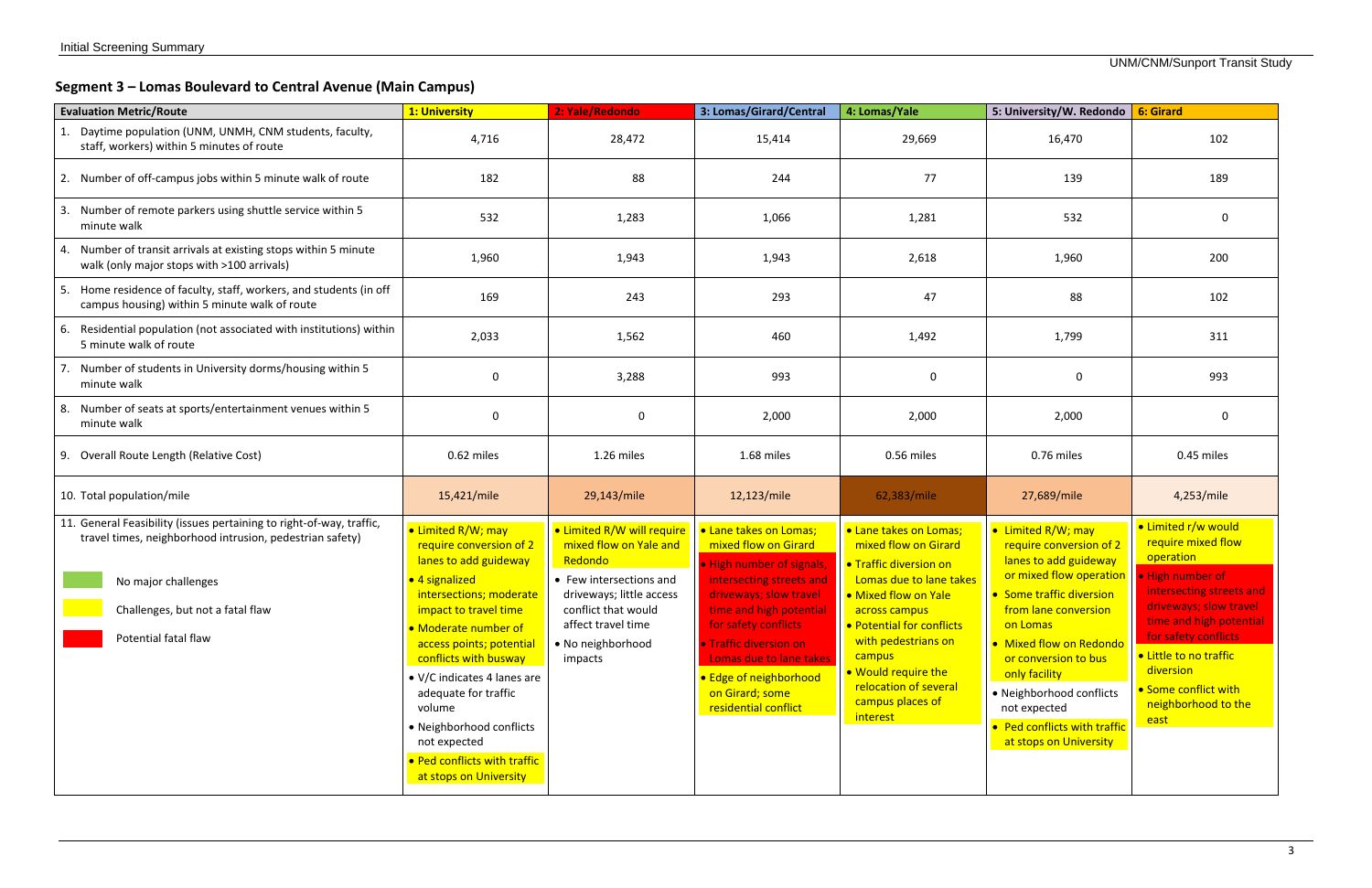#### **Segment 4 – Central Avenue to Coal Avenue**

| <b>Evaluation Metric/Route</b>                                                                                                                                                                                      | 1: University                                                                                                                                                                                                                                                                                                                                                                                              | 2: W Central/Yale/Coal                                                                                                                                                                                                                                                                                                                                               | 3: Buena Vista<br>4: Yale                                                                                                                                                                                                                                                                                                             |                                                                                                                                                                                                                                                                                                                                              | 5: E Central/Yale                                                                                                                                                                                                                                                                                                                                                                                                                       | 6: Girard                                                                                                                                                                                                                                                                                                                                        |
|---------------------------------------------------------------------------------------------------------------------------------------------------------------------------------------------------------------------|------------------------------------------------------------------------------------------------------------------------------------------------------------------------------------------------------------------------------------------------------------------------------------------------------------------------------------------------------------------------------------------------------------|----------------------------------------------------------------------------------------------------------------------------------------------------------------------------------------------------------------------------------------------------------------------------------------------------------------------------------------------------------------------|---------------------------------------------------------------------------------------------------------------------------------------------------------------------------------------------------------------------------------------------------------------------------------------------------------------------------------------|----------------------------------------------------------------------------------------------------------------------------------------------------------------------------------------------------------------------------------------------------------------------------------------------------------------------------------------------|-----------------------------------------------------------------------------------------------------------------------------------------------------------------------------------------------------------------------------------------------------------------------------------------------------------------------------------------------------------------------------------------------------------------------------------------|--------------------------------------------------------------------------------------------------------------------------------------------------------------------------------------------------------------------------------------------------------------------------------------------------------------------------------------------------|
| Daytime population (UNM, UNMH, CNM students, faculty, staff,<br>workers) within 5 minutes of route                                                                                                                  | 825                                                                                                                                                                                                                                                                                                                                                                                                        | 3,503                                                                                                                                                                                                                                                                                                                                                                | 3,419                                                                                                                                                                                                                                                                                                                                 | 792                                                                                                                                                                                                                                                                                                                                          | 2,112                                                                                                                                                                                                                                                                                                                                                                                                                                   |                                                                                                                                                                                                                                                                                                                                                  |
| 2. Number of off-campus jobs within 5 minute walk of route                                                                                                                                                          | 208                                                                                                                                                                                                                                                                                                                                                                                                        | 766                                                                                                                                                                                                                                                                                                                                                                  | 420                                                                                                                                                                                                                                                                                                                                   | 574                                                                                                                                                                                                                                                                                                                                          | 1,127                                                                                                                                                                                                                                                                                                                                                                                                                                   | 484                                                                                                                                                                                                                                                                                                                                              |
| 3. Number of remote parkers using shuttle service within 5 minute<br>walk                                                                                                                                           | $\Omega$                                                                                                                                                                                                                                                                                                                                                                                                   | $\mathbf 0$                                                                                                                                                                                                                                                                                                                                                          | $\mathbf 0$                                                                                                                                                                                                                                                                                                                           | $\mathbf 0$                                                                                                                                                                                                                                                                                                                                  | 0                                                                                                                                                                                                                                                                                                                                                                                                                                       |                                                                                                                                                                                                                                                                                                                                                  |
| Number of transit arrivals at existing stops within 5 minute walk<br>(only major stops with >100 arrivals)                                                                                                          | $\Omega$                                                                                                                                                                                                                                                                                                                                                                                                   | 155                                                                                                                                                                                                                                                                                                                                                                  | 155                                                                                                                                                                                                                                                                                                                                   | 155                                                                                                                                                                                                                                                                                                                                          | 1,030                                                                                                                                                                                                                                                                                                                                                                                                                                   | $\Omega$                                                                                                                                                                                                                                                                                                                                         |
| Home residence of faculty, staff, workers, and students (in off<br>5.<br>campus housing) within 5 minute walk of route                                                                                              | 280                                                                                                                                                                                                                                                                                                                                                                                                        | 387                                                                                                                                                                                                                                                                                                                                                                  | 273                                                                                                                                                                                                                                                                                                                                   | 286                                                                                                                                                                                                                                                                                                                                          | 463                                                                                                                                                                                                                                                                                                                                                                                                                                     | 159                                                                                                                                                                                                                                                                                                                                              |
| Residential population (not associated with institutions) within 5<br>6.<br>minute walk of route                                                                                                                    | 996                                                                                                                                                                                                                                                                                                                                                                                                        | 1,251                                                                                                                                                                                                                                                                                                                                                                | 924                                                                                                                                                                                                                                                                                                                                   | 857                                                                                                                                                                                                                                                                                                                                          | 1,348                                                                                                                                                                                                                                                                                                                                                                                                                                   | 737                                                                                                                                                                                                                                                                                                                                              |
| Number of students in University dorms/housing within 5<br>minute walk                                                                                                                                              | $\Omega$                                                                                                                                                                                                                                                                                                                                                                                                   | $\mathbf 0$                                                                                                                                                                                                                                                                                                                                                          | $\mathbf 0$                                                                                                                                                                                                                                                                                                                           | 0                                                                                                                                                                                                                                                                                                                                            | 0                                                                                                                                                                                                                                                                                                                                                                                                                                       | 0                                                                                                                                                                                                                                                                                                                                                |
| Number of seats at sports/entertainment venues within 5<br>8.<br>minute walk                                                                                                                                        | $\Omega$                                                                                                                                                                                                                                                                                                                                                                                                   | $\mathbf 0$                                                                                                                                                                                                                                                                                                                                                          | $\mathbf 0$                                                                                                                                                                                                                                                                                                                           | 0                                                                                                                                                                                                                                                                                                                                            | $\mathbf 0$                                                                                                                                                                                                                                                                                                                                                                                                                             | $\Omega$                                                                                                                                                                                                                                                                                                                                         |
| 9. Overall Route Length (Relative Cost)                                                                                                                                                                             | 0.40                                                                                                                                                                                                                                                                                                                                                                                                       | 1.02                                                                                                                                                                                                                                                                                                                                                                 | 0.43                                                                                                                                                                                                                                                                                                                                  | 0.41                                                                                                                                                                                                                                                                                                                                         | 0.91                                                                                                                                                                                                                                                                                                                                                                                                                                    | 0.38                                                                                                                                                                                                                                                                                                                                             |
| 10. Total population/mile                                                                                                                                                                                           | 5,774/mile                                                                                                                                                                                                                                                                                                                                                                                                 | 5,966/mile                                                                                                                                                                                                                                                                                                                                                           | 11,961/mile                                                                                                                                                                                                                                                                                                                           | 6,545/mile                                                                                                                                                                                                                                                                                                                                   | 6,745/mile                                                                                                                                                                                                                                                                                                                                                                                                                              | 3,597/mile                                                                                                                                                                                                                                                                                                                                       |
| 11. General Feasibility (issues pertaining to right-of-way, traffic,<br>travel times, neighborhood intrusion, pedestrian safety)<br>No major challenges<br>Challenges, but not a fatal flaw<br>Potential fatal flaw | • Limited R/W; may<br>require conversion of 2<br>lanes to add guideway<br>• V/C indicates 4 lanes are<br>adequate for traffic<br>volume<br>• Low number of signals<br>and intersecting streets;<br>little travel time or<br>access conflicts<br>• Passes through<br>neighborhood, but is<br>already an arterial street<br>• Stations on street<br>generates high ped<br>conflicts on an arterial<br>street | • Limited R/W on Central;<br>may require conversion<br>of 2 lanes for guideway;<br>likely traffic diversion<br>· Limited r/w on Yale may<br>require mixed flow use<br>• R/W limits may hinder<br>ability to integrate bike<br><b>lanes</b><br>• High number of access<br>conflicts on Yale;<br>potential travel time<br>detriment<br>• Minor neighborhood<br>effects | • Limited r/w would<br>require conversion to<br>bus only route or mixed<br>flow<br>• Low traffic volumes; little<br>diversion<br>• Few conflicts with access<br>drives<br>• Ability to add ped and<br>bike facilities<br>• Passes through mixed<br>residential-commercial<br>neighborhood<br>• Low speed route, but<br>few impedances | · Limited r/w on Yale may<br>require mixed flow use<br>• R/W limits may hinder<br>ability to integrate bike<br><b>lanes</b><br>• High number of access<br>conflicts on Yale;<br>potential travel time<br>detriment<br>• Good pedestrian<br>corridor, provided<br>adequate sidewalks can<br>be implemented<br>· Minor neighborhood<br>effects | • Limited R/W on Central;<br>may require conversion<br>of 2 lanes for guideway;<br>likely traffic diversion<br>• Limited r/w on Yale may<br>require mixed flow use<br>• R/W limits may hinder<br>ability to integrate bike<br><b>lanes</b><br>• High number of access<br>conflicts on Yale;<br>potential travel time<br>detriment<br>· Good ped corridor,<br>provided adequate<br>sidewalks provided<br>• Minor neighborhood<br>effects | • Limited r/w would<br>require mixed flow<br>. High number of<br>intersecting streets and<br>driveways; slow travel<br>time and high potential<br>for safety conflicts<br>• Little to no traffic<br>diversion<br>· Neighborhood intrusion<br>on both sides. Strong<br>public opposition.<br>• Limited ability to develop<br>as multimodal route. |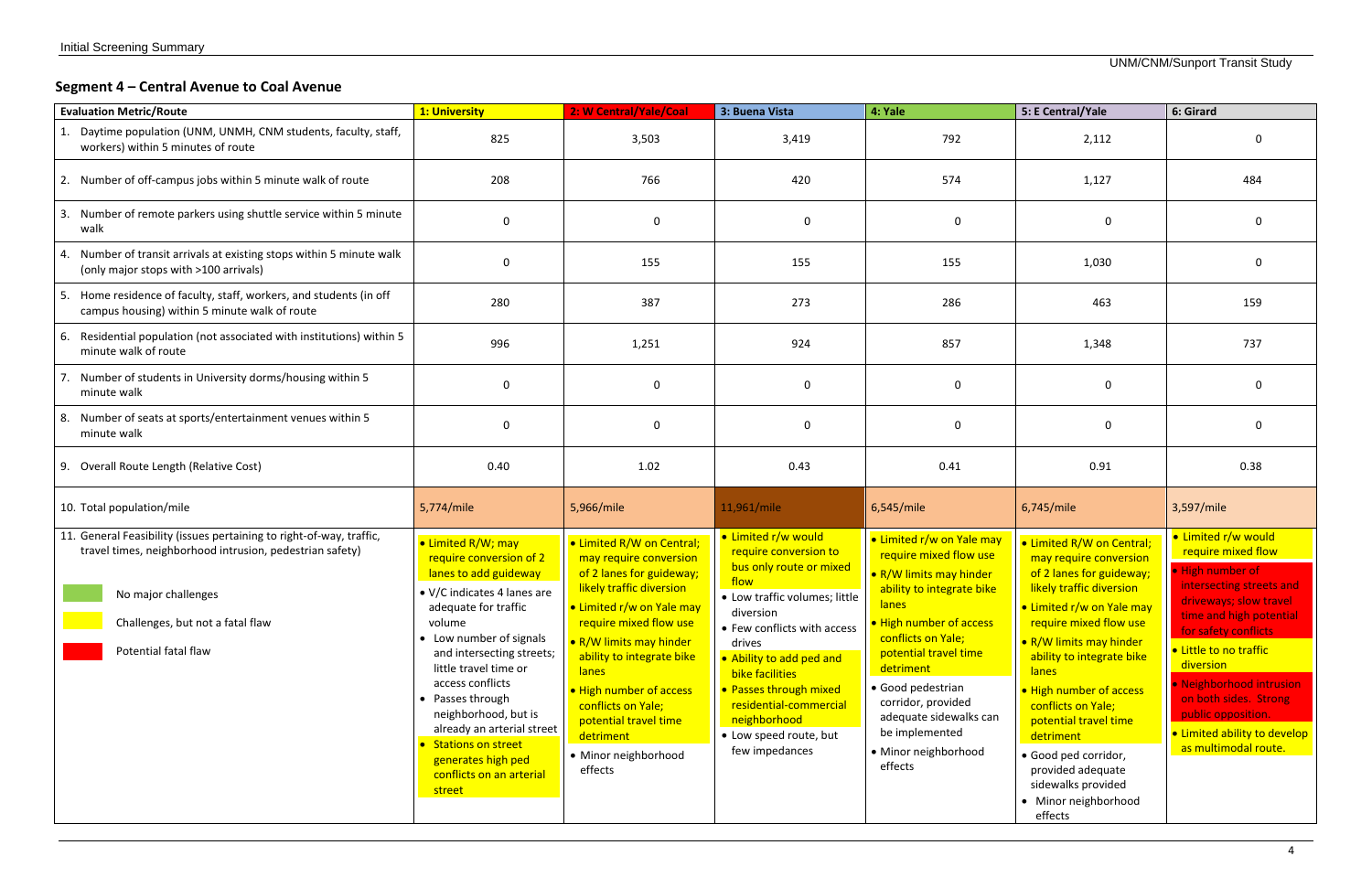# **Segment 5 – Coal Avenue to César Chavez**

| <b>Evaluation Metric/Route</b>                                                                                                                                                                                      | 1: University                                                                                                                                                                                                                                                                                       | 2: University/Coal                                                                                                                                                                                                                                                                                   | 3: Yale                                                                                                                                                                                                                                                                                                                                      | 4: Buena Vista/Yale                                                                                                                                                                                                                                                                                                                                                   | 5: Buena Vista/C. Chavez                                                                                                                                                                                                                                                                                                                                              | <b>6: Girard/Cesar Chavez</b>                                                                                                                                                                                                                                                                                                                                                                   |  |
|---------------------------------------------------------------------------------------------------------------------------------------------------------------------------------------------------------------------|-----------------------------------------------------------------------------------------------------------------------------------------------------------------------------------------------------------------------------------------------------------------------------------------------------|------------------------------------------------------------------------------------------------------------------------------------------------------------------------------------------------------------------------------------------------------------------------------------------------------|----------------------------------------------------------------------------------------------------------------------------------------------------------------------------------------------------------------------------------------------------------------------------------------------------------------------------------------------|-----------------------------------------------------------------------------------------------------------------------------------------------------------------------------------------------------------------------------------------------------------------------------------------------------------------------------------------------------------------------|-----------------------------------------------------------------------------------------------------------------------------------------------------------------------------------------------------------------------------------------------------------------------------------------------------------------------------------------------------------------------|-------------------------------------------------------------------------------------------------------------------------------------------------------------------------------------------------------------------------------------------------------------------------------------------------------------------------------------------------------------------------------------------------|--|
| 1. Daytime population (UNM, UNMH, CNM students, faculty, staff,<br>workers) within 5 minutes of route                                                                                                               | 18,743                                                                                                                                                                                                                                                                                              | 18,721                                                                                                                                                                                                                                                                                               | $\Omega$                                                                                                                                                                                                                                                                                                                                     | 9,387                                                                                                                                                                                                                                                                                                                                                                 | 9,387                                                                                                                                                                                                                                                                                                                                                                 |                                                                                                                                                                                                                                                                                                                                                                                                 |  |
| 2. Number of off-campus jobs within 5 minute walk of route                                                                                                                                                          | 0                                                                                                                                                                                                                                                                                                   | 89                                                                                                                                                                                                                                                                                                   | 342                                                                                                                                                                                                                                                                                                                                          | 143                                                                                                                                                                                                                                                                                                                                                                   |                                                                                                                                                                                                                                                                                                                                                                       | 84                                                                                                                                                                                                                                                                                                                                                                                              |  |
| 3. Number of remote parkers using shuttle service within 5 minute<br>walk                                                                                                                                           | 148                                                                                                                                                                                                                                                                                                 | 148                                                                                                                                                                                                                                                                                                  | $\mathbf 0$                                                                                                                                                                                                                                                                                                                                  | 0                                                                                                                                                                                                                                                                                                                                                                     | 0                                                                                                                                                                                                                                                                                                                                                                     | <sup>0</sup>                                                                                                                                                                                                                                                                                                                                                                                    |  |
| 4. Number of transit arrivals at existing stops within 5 minute walk<br>(only major stops with >100 arrivals)                                                                                                       | $\Omega$                                                                                                                                                                                                                                                                                            | $\mathbf 0$                                                                                                                                                                                                                                                                                          | $\mathbf 0$                                                                                                                                                                                                                                                                                                                                  | $\mathbf 0$                                                                                                                                                                                                                                                                                                                                                           | $\mathbf 0$                                                                                                                                                                                                                                                                                                                                                           | $\Omega$                                                                                                                                                                                                                                                                                                                                                                                        |  |
| 5. Home residence of faculty, staff, workers, and students (in off<br>campus housing) within 5 minute walk of route                                                                                                 | 17                                                                                                                                                                                                                                                                                                  | 84                                                                                                                                                                                                                                                                                                   | 103                                                                                                                                                                                                                                                                                                                                          | 21                                                                                                                                                                                                                                                                                                                                                                    | 21                                                                                                                                                                                                                                                                                                                                                                    | 215                                                                                                                                                                                                                                                                                                                                                                                             |  |
| 6. Residential population (not associated with institutions) within 5<br>minute walk of route                                                                                                                       | 78                                                                                                                                                                                                                                                                                                  | 268                                                                                                                                                                                                                                                                                                  | 395                                                                                                                                                                                                                                                                                                                                          | 208                                                                                                                                                                                                                                                                                                                                                                   | 215                                                                                                                                                                                                                                                                                                                                                                   | 1,122                                                                                                                                                                                                                                                                                                                                                                                           |  |
| Number of students in University dorms/housing within 5<br>minute walk                                                                                                                                              | $\Omega$                                                                                                                                                                                                                                                                                            | 0                                                                                                                                                                                                                                                                                                    | $\mathbf 0$                                                                                                                                                                                                                                                                                                                                  | $\mathbf 0$                                                                                                                                                                                                                                                                                                                                                           |                                                                                                                                                                                                                                                                                                                                                                       | $\Omega$                                                                                                                                                                                                                                                                                                                                                                                        |  |
| Number of seats at sports/entertainment venues within 5<br>8.<br>minute walk                                                                                                                                        | 10,000                                                                                                                                                                                                                                                                                              | 10,000                                                                                                                                                                                                                                                                                               | $\mathbf 0$                                                                                                                                                                                                                                                                                                                                  | 0                                                                                                                                                                                                                                                                                                                                                                     | 10,000                                                                                                                                                                                                                                                                                                                                                                | 0                                                                                                                                                                                                                                                                                                                                                                                               |  |
| 9. Overall Route Length (Relative Cost)                                                                                                                                                                             | 0.55                                                                                                                                                                                                                                                                                                | 0.89                                                                                                                                                                                                                                                                                                 | 0.38                                                                                                                                                                                                                                                                                                                                         | 0.50                                                                                                                                                                                                                                                                                                                                                                  | 0.77                                                                                                                                                                                                                                                                                                                                                                  | 0.96                                                                                                                                                                                                                                                                                                                                                                                            |  |
| 10. Total population/mile                                                                                                                                                                                           | 34,461/mile                                                                                                                                                                                                                                                                                         | 21,796/mile                                                                                                                                                                                                                                                                                          | 2,228/mile                                                                                                                                                                                                                                                                                                                                   | 19,530/mile                                                                                                                                                                                                                                                                                                                                                           | 12,774/mile                                                                                                                                                                                                                                                                                                                                                           | 1,486/mile                                                                                                                                                                                                                                                                                                                                                                                      |  |
| 11. General Feasibility (issues pertaining to right-of-way, traffic,<br>travel times, neighborhood intrusion, pedestrian safety)<br>No major challenges<br>Challenges, but not a fatal flaw<br>Potential fatal flaw | • R/W available for busway<br>and existing lanes<br>• No traffic diversion<br>• Low number of signals<br>and intersecting streets;<br>little travel time or access<br>conflicts<br>• No neighborhood<br>impacts<br>• Stations on street<br>generates high ped<br>conflicts on an arterial<br>street | • Limited R/W on Coal will<br>require mixed flow on<br>this segment<br>• No r/w constraints on<br>University<br>• No major access conflicts<br>that would slow travel or<br>create potential safety<br>conflicts<br>• No neighborhood<br>impacts<br>• Same issues as Route 1<br>regarding University | • Limited r/w on Yale may<br>require mixed flow use<br>• R/W limits may hinder<br>ability to integrate bike<br><b>lanes</b><br>• Moderate number of<br>access conflicts on Yale;<br>minor travel time<br>detriment<br>• Good pedestrian<br>corridor, provided<br>adequate sidewalks can<br>be implemented<br>• Minor neighborhood<br>effects | • Limited r/w would<br>require conversion to<br>bus only route or mixed<br>flow<br>• Low traffic volumes; little<br>diversion<br>• Few conflicts with access<br>drives except for portion<br>south of St Cyr Ave.<br>where houses face street<br>• Can add bike and ped<br>facilities except for area<br>south of St. Cyr<br>• Low speed route, but few<br>impedances | · Limited r/w would<br>require conversion to<br>bus only route or mixed<br>flow<br>• Low traffic volumes; little<br>diversion<br>• Few conflicts with access<br>drives except for portion<br>south of St Cyr Ave.<br>where houses face street<br>• Can add bike and ped<br>facilities except for area<br>south of St. Cyr<br>• Low speed route, but<br>few impedances | • Limited r/w would<br>require mixed flow<br>. High number of<br>intersecting streets and<br>driveways; slow travel<br>time and high potential<br>for safety conflicts<br>• Little to no traffic<br>diversion<br>· Neighborhood intrusion<br>on both sides of Girard<br>and Santa Clara. Strong<br>public opposition.<br>• Limited r/w diminished<br>ability to develop as<br>multimodal route. |  |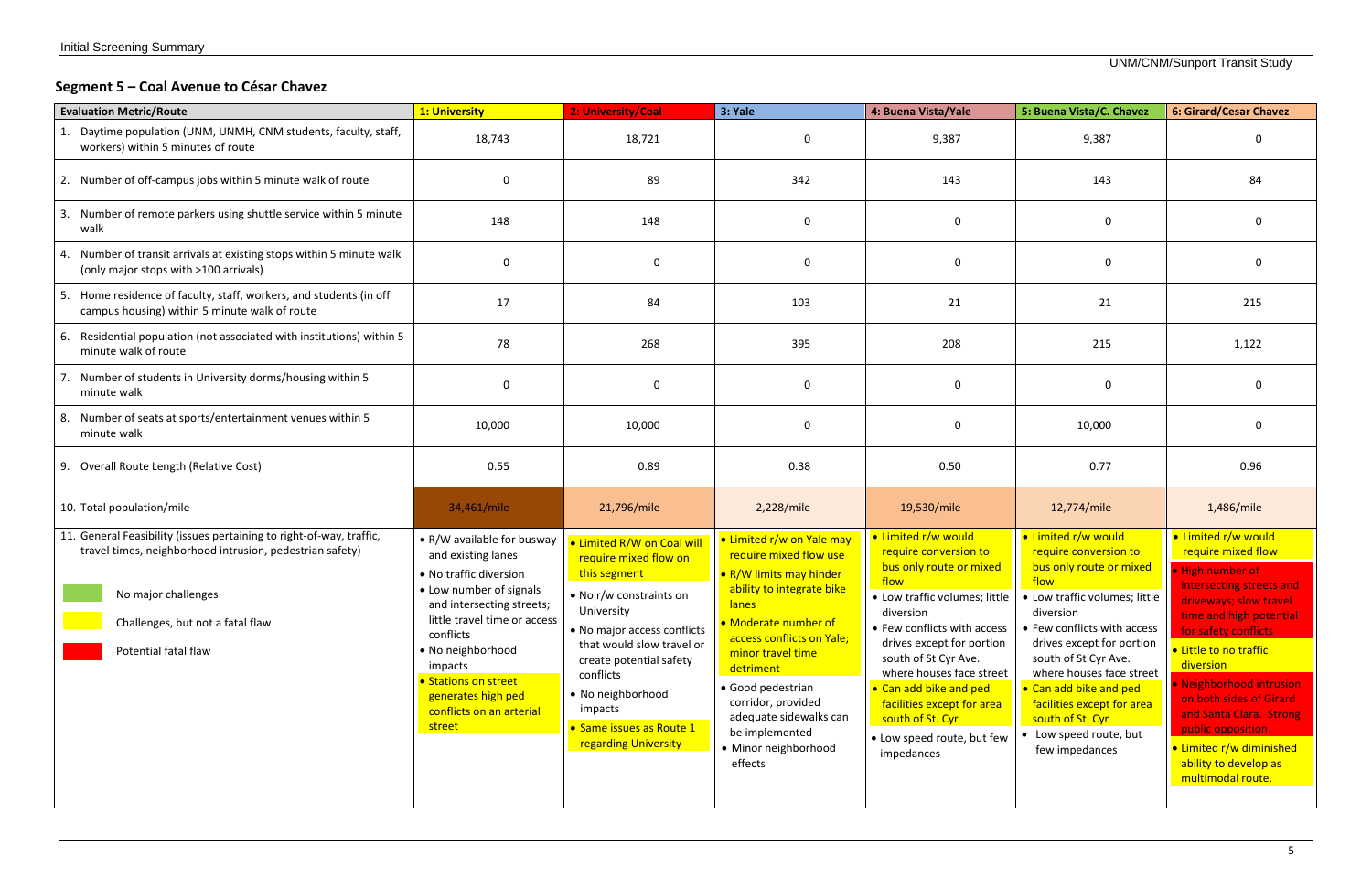# **Segment 6 – César Chavez to Gibson Blvd.**

| 1: University/Gibson                                                                                                                                                                                                                                                                                         | 2: University/Sunport                                                                                                                                                                                                                                                                     | 3: Yale                                                                                                                                                                                                                                                   | 4:BV/University/Gibson                                                                                                                                                                                                                                                                             | 5: Girard                                                                                                                                                                                                                                                                                                                                                       |                                                                                                                                                                                                                                                                                                                                                                                                 |
|--------------------------------------------------------------------------------------------------------------------------------------------------------------------------------------------------------------------------------------------------------------------------------------------------------------|-------------------------------------------------------------------------------------------------------------------------------------------------------------------------------------------------------------------------------------------------------------------------------------------|-----------------------------------------------------------------------------------------------------------------------------------------------------------------------------------------------------------------------------------------------------------|----------------------------------------------------------------------------------------------------------------------------------------------------------------------------------------------------------------------------------------------------------------------------------------------------|-----------------------------------------------------------------------------------------------------------------------------------------------------------------------------------------------------------------------------------------------------------------------------------------------------------------------------------------------------------------|-------------------------------------------------------------------------------------------------------------------------------------------------------------------------------------------------------------------------------------------------------------------------------------------------------------------------------------------------------------------------------------------------|
| 24                                                                                                                                                                                                                                                                                                           | 24                                                                                                                                                                                                                                                                                        | -0                                                                                                                                                                                                                                                        | 24                                                                                                                                                                                                                                                                                                 | 0                                                                                                                                                                                                                                                                                                                                                               |                                                                                                                                                                                                                                                                                                                                                                                                 |
| 161                                                                                                                                                                                                                                                                                                          | 38                                                                                                                                                                                                                                                                                        | 499                                                                                                                                                                                                                                                       | 280                                                                                                                                                                                                                                                                                                | 83                                                                                                                                                                                                                                                                                                                                                              | 216                                                                                                                                                                                                                                                                                                                                                                                             |
| $\Omega$                                                                                                                                                                                                                                                                                                     | $\mathbf 0$                                                                                                                                                                                                                                                                               | $\mathbf 0$                                                                                                                                                                                                                                               | 3,888                                                                                                                                                                                                                                                                                              | 0                                                                                                                                                                                                                                                                                                                                                               |                                                                                                                                                                                                                                                                                                                                                                                                 |
| $\Omega$                                                                                                                                                                                                                                                                                                     | $\mathbf 0$                                                                                                                                                                                                                                                                               | $\mathbf 0$                                                                                                                                                                                                                                               | $\mathbf 0$                                                                                                                                                                                                                                                                                        | 0                                                                                                                                                                                                                                                                                                                                                               | 0                                                                                                                                                                                                                                                                                                                                                                                               |
| 31                                                                                                                                                                                                                                                                                                           | 31                                                                                                                                                                                                                                                                                        | 84                                                                                                                                                                                                                                                        | 49                                                                                                                                                                                                                                                                                                 | 192                                                                                                                                                                                                                                                                                                                                                             | 248                                                                                                                                                                                                                                                                                                                                                                                             |
| 1,002                                                                                                                                                                                                                                                                                                        | 643                                                                                                                                                                                                                                                                                       | 707                                                                                                                                                                                                                                                       | 1,101                                                                                                                                                                                                                                                                                              | 1,032                                                                                                                                                                                                                                                                                                                                                           | 1,222                                                                                                                                                                                                                                                                                                                                                                                           |
| $\Omega$                                                                                                                                                                                                                                                                                                     | $\mathbf 0$                                                                                                                                                                                                                                                                               | $\mathbf 0$                                                                                                                                                                                                                                               | 0                                                                                                                                                                                                                                                                                                  | $\mathbf 0$                                                                                                                                                                                                                                                                                                                                                     | $\Omega$                                                                                                                                                                                                                                                                                                                                                                                        |
| 55,000                                                                                                                                                                                                                                                                                                       | 55,000                                                                                                                                                                                                                                                                                    | $\mathbf 0$                                                                                                                                                                                                                                               | 55,000                                                                                                                                                                                                                                                                                             | $\mathbf 0$                                                                                                                                                                                                                                                                                                                                                     | <sup>0</sup>                                                                                                                                                                                                                                                                                                                                                                                    |
| 1.2                                                                                                                                                                                                                                                                                                          | 0.71                                                                                                                                                                                                                                                                                      | 0.77                                                                                                                                                                                                                                                      | 1.6                                                                                                                                                                                                                                                                                                | 0.7                                                                                                                                                                                                                                                                                                                                                             | 1.2                                                                                                                                                                                                                                                                                                                                                                                             |
| 1,012/mile                                                                                                                                                                                                                                                                                                   | 1,042/mile                                                                                                                                                                                                                                                                                | 1,684/mile                                                                                                                                                                                                                                                | 3,349/mile                                                                                                                                                                                                                                                                                         | 1,830/mile                                                                                                                                                                                                                                                                                                                                                      | 1,369/mile                                                                                                                                                                                                                                                                                                                                                                                      |
| • R/W available on both<br>University and Gibson for<br>busway and existing<br>lanes<br>· No traffic diversion<br>• Few access conflicts; little<br>travel time or safety<br>conflicts<br>• No neighborhood<br>conflicts<br>• Stations on street<br>generates high ped<br>conflicts on an arterial<br>street | • R/W available on<br>University for busway<br>and existing lanes<br>• No traffic diversion<br>• Few access conflicts; little<br>travel time or safety<br>conflicts<br>• No neighborhood<br>conflicts<br>• Stations on street<br>generates high ped<br>conflicts on an arterial<br>street | traffic lanes or require<br>mixed flow operation<br>• Lane takes would raise<br>potential for traffic<br>diversion<br>• Few conflicts with access<br>drives<br>· Difficult to include bike<br><b>lanes</b><br>• Emerging land use good<br>fit for transit | • R/W constraint between<br><b>Buena Vista and Yale</b><br>or lane take<br>• R/W available for<br>remainder of corridor<br>• Minor traffic diversion if<br>lane takes occur on CC<br>• Few access conflicts; little<br>travel time or safety<br>conflicts<br>• No direct neighborhood<br>conflicts | · Limited r/w would<br>require mixed flow<br>intersecting streets and<br>driveways; slow travel<br>time and high potential<br>for safety conflicts<br>• Little to no traffic<br>diversion<br>· Neighborhood intrusion<br>on both sides of Girard.<br><b>Strong public opposition.</b><br>• Limited r/w diminished<br>ability to develop as<br>multimodal route. | • Limited r/w would<br>require mixed flow<br>. High number of<br>intersecting streets and<br>driveways; slow travel<br>time and high potential<br>for safety conflicts<br>• Little to no traffic<br>diversion<br>· Neighborhood intrusion<br>on both sides of Girard<br>and Santa Clara. Strong<br>public opposition.<br>• Limited r/w diminished<br>ability to develop as<br>multimodal route. |
|                                                                                                                                                                                                                                                                                                              |                                                                                                                                                                                                                                                                                           |                                                                                                                                                                                                                                                           |                                                                                                                                                                                                                                                                                                    | • Limited r/w would take 2                                                                                                                                                                                                                                                                                                                                      | would require mixed flow $\vert \cdot \vert$ High number of                                                                                                                                                                                                                                                                                                                                     |